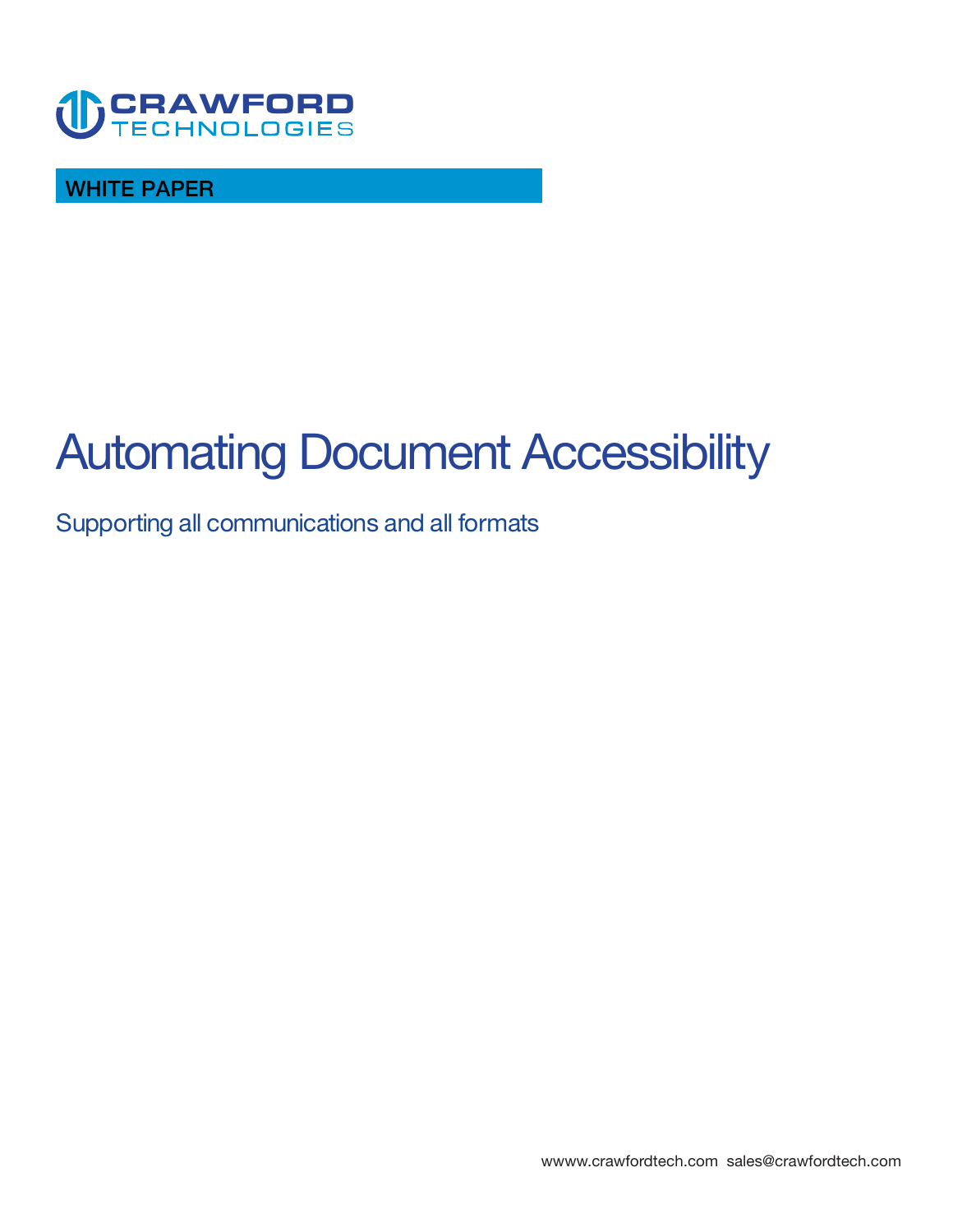#### **Introduction**

**Blindness, vision loss and cognitive disabilities affect a significant number of people. It is estimated that more than 258,000 individuals throughout the world, including 30 million in the United States, have difficulty reading and understanding conventional print and electronic communications. This number is expected to increase as a result of an aging population and common diseases such as macular degeneration and diabetes.** 

**Despite new regulations and increased enforcement of current legislation regarding accessible documents, this population continues to be underserved. Industry experts point out that only 3% to 4% of all communications are delivered in an accessible format. However, statistics indicate that anywhere from 15% to 20% of the general population experiences some form of print-related disability.** 

**Furthermore, when someone needs an accessible document, the onus is on the individual to make a request. The typical process is that a customer who is blind or partially sighted calls customer service, and asks for a particular document in an accessible format. The customer service representative often doesn't know what that means or what should be done and has to involve a supervisor. At that point there is often a discussion about what the company can supply, which may or may not meet the client's needs. It's not uncommon for a company representative to suggest that the client find someone to read the document to them or offers to read it to them – certainly not an appropriate solution for personal and confidential information! It should also be noted that this approach in no way constitutes compliance with document accessibility regulations.** 

**Once it's agreed that an accessible format will be provided, the document needs to be located and sent for remediation. The completed file is then delivered to the customer. Although some companies are able to track accessible document preferences in their CRM system, it's more common that the customer needs to call every time he or she receives a new communication. Industry analysts estimate that the average American household receives 14 documents each month from the organizations they do business with, so this means that someone will need to make 168 calls per year – clearly a time-consuming and inefficient process for companies and their clients.** 

**There's no doubt that this process takes time, erodes profits, negatively impacts the customer experience and ultimately is discriminatory, since a significant percentage of the population does not have equal access to important communications. A new approach is needed so that accessible documents can be delivered proactively, giving all consumers information that they can access and respond to in a timely manner.** 

**...statistics indicate that anywhere from 15% to 20% of the general population experiences some form of print-related disability.**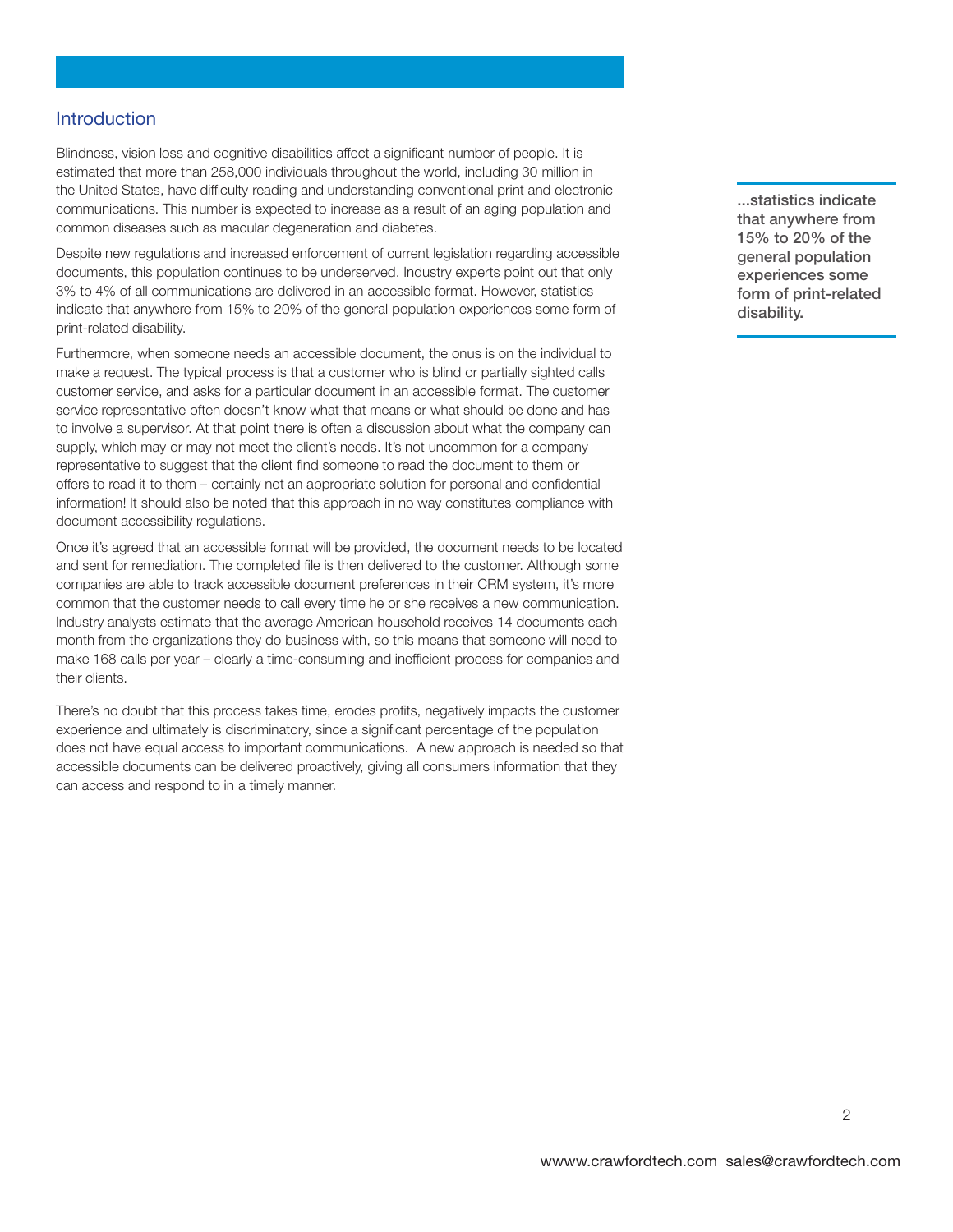## **Accessible Document Formats**

**Before we discuss how accessible documents are created, let's take a quick look at the various formats used today. There are a number of alternate formats for accessible documents, and different individuals prefer different formats. One customer might request a braille document, while someone else requires large print. In order to properly accommodate requests for accessible formats, communication providers must deliver a document in the format requested by the client.** 

**Traditional accessible formats include braille, large print, eText and audio. These are typically known as accommodation formats and are provided on demand.** 

**The production and testing of documents in these formats are generally handled by a specialized service bureau. Each format has standards and best practices that must be followed. Specialized service providers can ensure that customer communications in alternate formats comply with legislation and meet industry standards. Electronic accessible formats include Accessible PDF and Accessible HTML5. In both formats, tags are applied to elements such as paragraphs, headings and tables, and text descriptions are added to images. These tags enable blind and partially sighted clients to navigate files using assistive technology such as JAWS, NVDA and Voiceover. Much of the current legislation only requires that Accessible PDF documents be tagged to WCAG 2.0 Level AA but some organizations still choose to have files tagged to the normative standard of PDF/UA (Universal Access, ISO 14289-01). In order for a document to be tagged it must be a standard PDF (e.g. it must comply with ISO 32000- 01).** 

**Accessible HTML, while a newer format that can be more challenging for enterprises to create, is preferred by many recipients, particularly as the use of mobile devices grows. Accessible HTML5 has other advantages as well. It is much easier to edit tags or alt text when necessary, even for someone who is not the content owner.** 

**Voiceye is another emerging format. It uses 2D barcodes which allow a printed document to be scanned with a free smart phone app. The customer then uses their phone's accessibility settings to enlarge the text, apply contrast, provide speech output, or convert to braille if an electronic braille display is paired with the phone.** 

**With the increasing use of as mobile devices and screen readers within the sight-challenged community, electronic formats and Voiceye are becoming increasingly popular. They also have the advantage of providing true document accessibility, since Accessible PDF, Accessible HTML5 and documents printed with Voiceye barcodes can be accessed by anyone, whether they have a print disability or not.** 

**Despite the growth of electronic formats, organizations still need to consider the varying ways that their blind or partially sighted clients consume content, since assistive technology does not necessarily represent the needs of all users. Companies will still need to accommodate requests for braille, large print, e-text and audio.** 

**Despite the growth of electronic formats, organizations still ned to consider the varying ways that their blind or partially sighted clients consume content, since assistive technology does not necessarily represent the needs of all users.**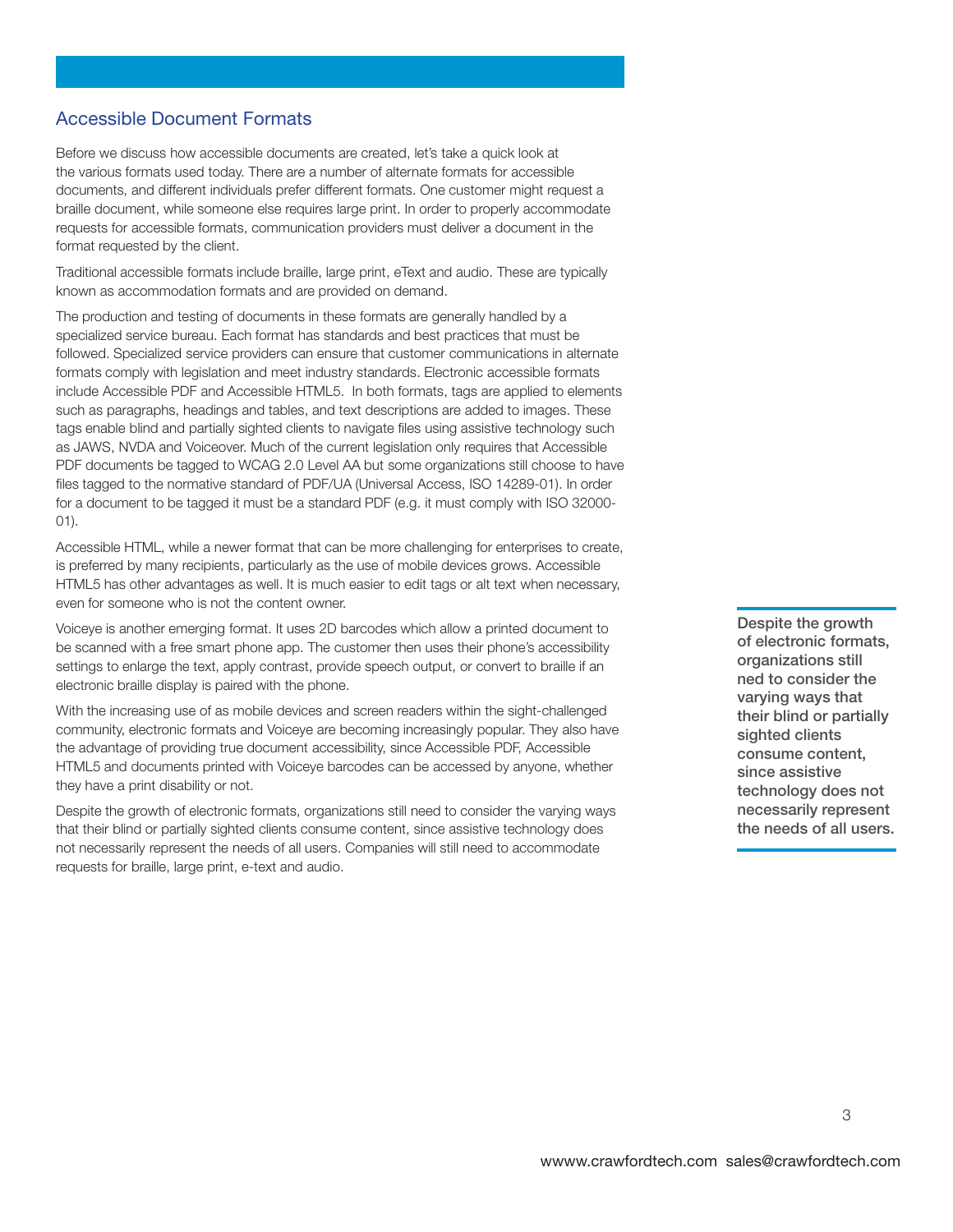## **Types of Documents**

**Every organization produces a broad range of internal and external document types – forms, booklets, marketing material, web content, emails, invoices, statements, letters and more. Multiple individuals and groups, such as marketing and design, sales, legal, executives, human resources, and others share responsibility for these communications. Furthermore, a variety of applications and tools are used to create these communications. No wonder it can be so difficult for an organization to define and implement a document accessibility strategy!** 

**Broadly speaking, these communications can be organized into several groups –** 

- Static: This term refers to information that is the same for all users, such as marketing **material and web content.**
- **Structured or transactional documents include complex tables or forms, are data driven, and contain personal and confidential information.**
- A blend of the above: documents that have static content and also contain variable **data.**

**One of the first steps for an organization in developing a document accessibility plan is to assess which documents need to be dealt with, and to determine the following:** 

- y **Who is involved which groups and individuals "own" the documents?**
- Who is our audience which formats have already been requested?
- Where should we start i.e. which documents should be given priority with regard to **accessibility?**
- y **Given our customer base and the documents we provide, which formats should we make available?**

**Once the above is done, a high-level strategy and specific processes can be developed and communicated throughout the enterprise. Given the range of document types, it makes sense to use different tools for different document, so let's review how files have traditionally been remediated.** 

## **Tagging Accessible Documents**

**Document remediation -- the process of setting up a document for an accessible format -- is typically done manually. The tools or software used will depend on the format that is required. Since a different process is required for each format, it's understandable that organizations find the task of making documents accessible quite daunting. With thousands of documents, publications, invoices, statements, letters and books to convert, there can be significant costs involved, particularly at the outset. It's also important to note that achieving compliance is not something that happens overnight.**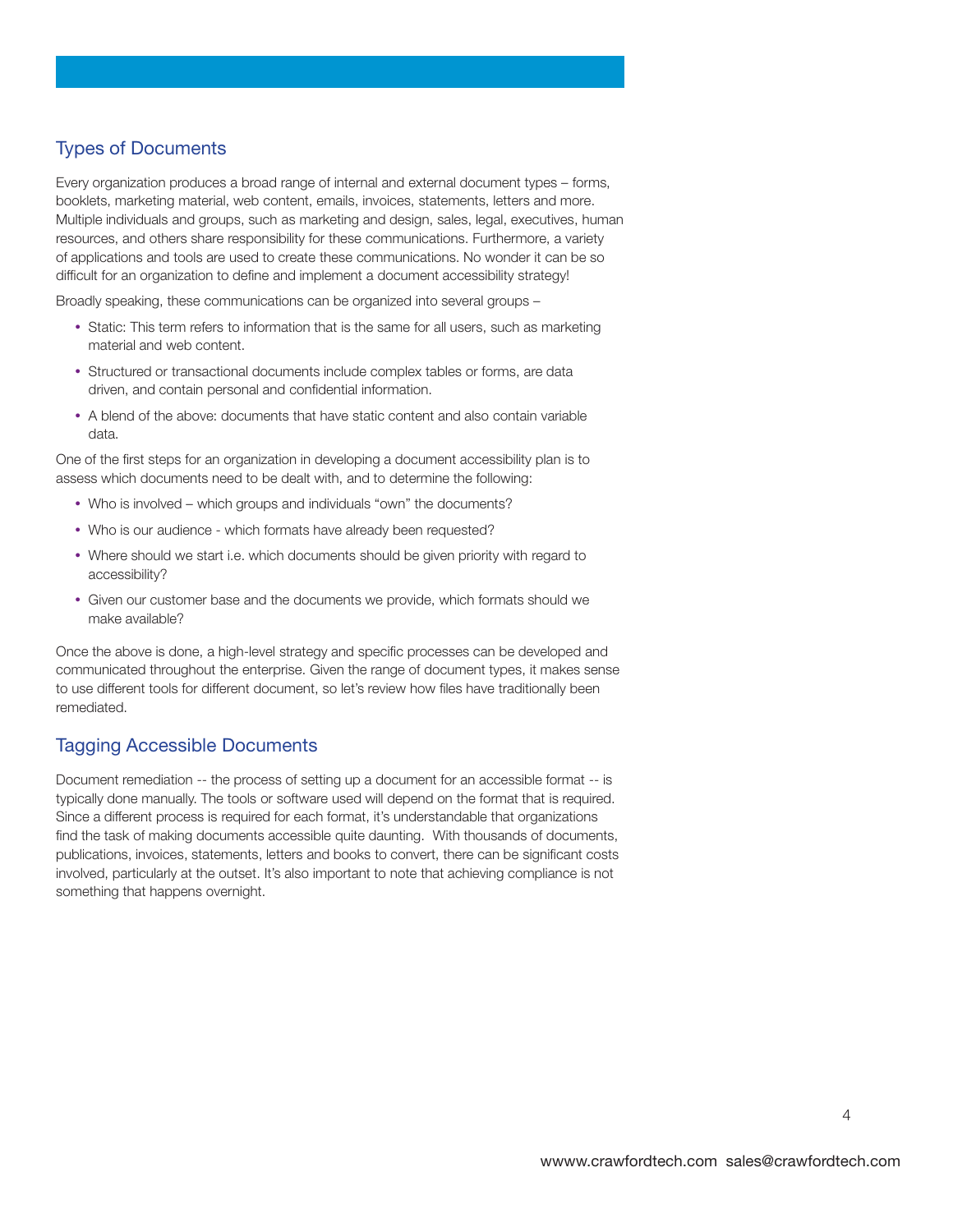**Static electronic documents such as PDFs are typically tagged with tools such as Adobe Acrobat professional or other software plug-ins. This requires an understanding of document accessibility (which includes both tagging and testing). In other words, an organization has to invest not only in the tools but also in training some of its staff to use the tools effectively. Remediation is a tedious process that requires a certain skill set. The tagged document may not be compliant or even usable if the work is done by someone who is not familiar with the software or with document accessibility requirements. Testing to verify that files are tagged correctly is a critical step requiring additional skilled labor and time. Documents can take days to remediate, and the end result is that only one file has been made accessible. And of course, when the document changes, the entire process needs to be repeated.** 

**Many organizations outsource documents that need to be remediated to firms specializing in remediation. Manual tagging is traditionally priced on a per page basis, with a wide range of costs based on the complexity of the document. Simple documents run on average under \$10.00 USD per page, while medium to complex documents can cost as much as \$30.00 per page. Even when outsourced, the process can still take days or even weeks.** 

**For structured, or transactional documents, automated tools based on business rules set up by a user has been the most recent advancement. These tools automate documents from inaccessible to accessible at hundreds of pages per second. However, this still requires that the base setup be done by a skilled individual who understands accessibility and can make sound decisions about things like read order and complex tables. These are great tools for high volume production of documents like invoices, statements, letters, policies and any structured or system generated output, but the initial setup will still take significant time and expertise.** 

### **Are There any Options?**

### *Automated Tagging*

With on-going development in the accessibility space, Accessible PDF tagging is beginning **to see the genesis and deployment of auto tagging tools. These tools are used in both publication or static document categories as well in the personalized or variable transaction document world.** 

**Using the ability to interrogate PDF fonts and utilizing an algorithm on text content location hierarchy, auto tagging can automatically tag inbound PDFs and remediate them into Accessible PDFs to WCAG 2.0 Level A and AA. This can save anywhere from 25% to 100% of manual remediation efforts, depending on the complexity of the document. However, it should be noted that quality assurance testing will usually still be required as part of the workflow to ensure correct interpretation of the document.** 

**With auto tagging, the amount of labor involved in tagging the documents can be significantly reduced. In fact, an auto tagging solution can take only seconds to achieve an Accessible PDF that will meet regulatory requirements such as ADA, Section 508, AODA and other global mandates.** 

**Crawford Technologies has recently introduced Auto Tagger for Accessibility. This solution allows all types of documents, ranging from static material to high volume transactional documents to be wholly or partially tagged automatically and converted to Accessible PDF or Accessible HTML5. This solution is offered as an on premises installed software and as a cloud SaaS solution through CrawfordTech's secure e-commerce site.** 

**With auto tagging, the amount of labor involved in tagging the documents can be significantly reduced.**